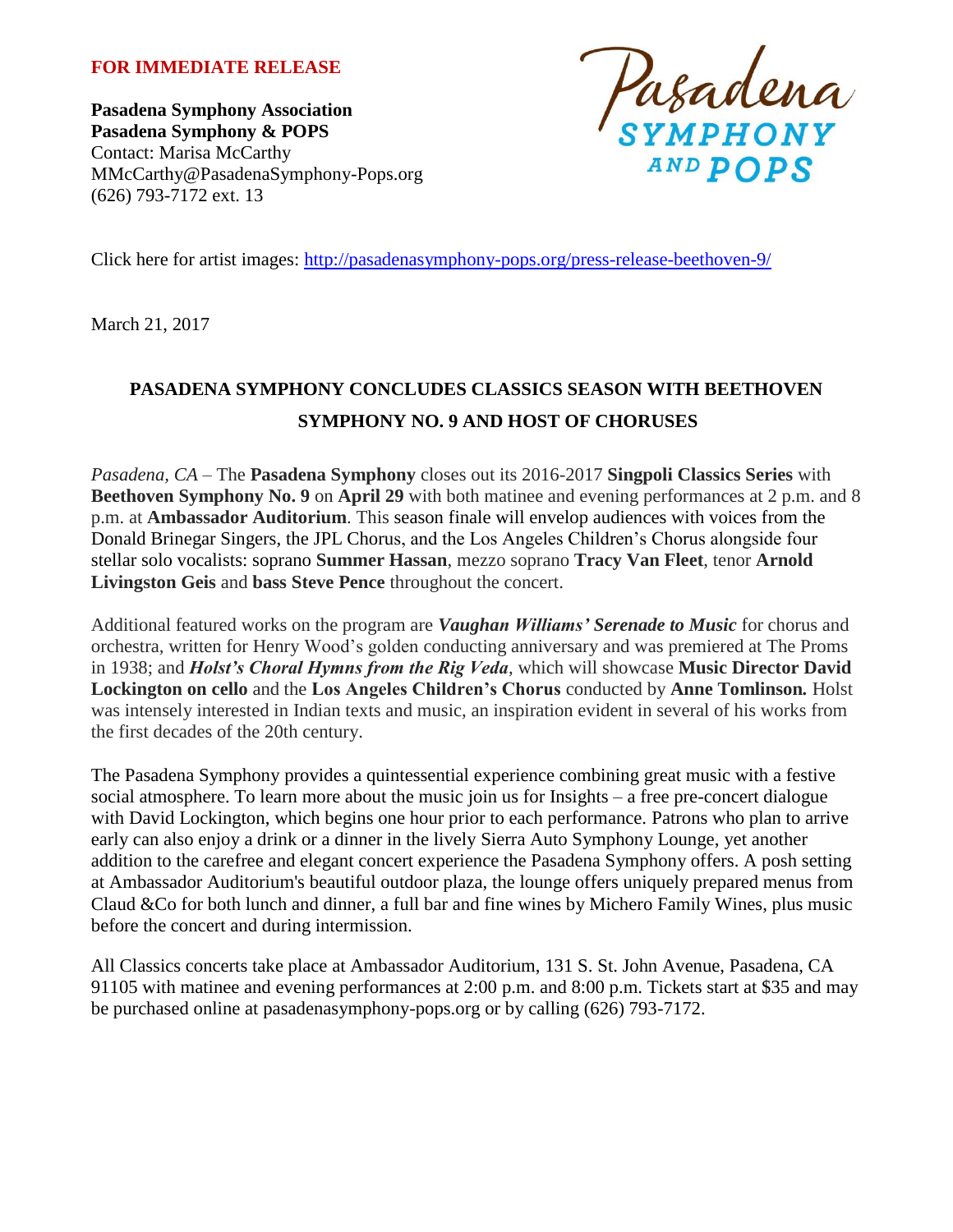### **IF YOU GO:**

#### - **What: Beethoven 9**

 David Lockington, conductor/cello Anne Tomlinson, conductor Summer Hassan, soprano Tracy Van Fleet, mezzo-soprano Arnold Livingston Geis, tenor Steve Pence, bass The Donald Brinegar Singers JPL Chorus Los Angeles Children's Chorus

| Vaughan Williams | Serenade to Music              |
|------------------|--------------------------------|
| Holst            | Choral Hymns from the Rig Veda |
| Beethoven        | Symphony No. 9                 |

- **When:** Saturday, April 29, 2017 at 2:00pm and 8:00pm

- **Where:** Ambassador Auditorium | 131 South St. John Avenue, Pasadena, CA 91105

- **Cost:** Tickets start at \$35.00

- **Parking:** Valet parking is available on St. John Ave for \$15. General parking is available in two locations: next to the Auditorium (entrance on St. John Ave) at the covered parking structure for \$10 and directly across the street at the Wells Fargo parking structure (entrance on Terrace at Green St). ADA parking is located at the above-ground parking lot adjacent to the Auditorium (entrance on St. John Ave.) for \$10. Parking purchased onsite is cash only.

- **Sierra Auto Symphony Lounge:** Located on the plaza at Ambassador Auditorium. Opens at 12:30 pm before the matinee and 6:00 pm before the evening performance.

- **Pre-Concert Discussion:** Pre-concert discussions with David Lockington begin one hour before curtain and are available to all ticket holders at no cost.

###

### **ABOUT THE ARTISTS**

#### **David Lockington Music Director**

Over the past thirty-five years, David Lockington has developed an impressive conducting career in the United States. A native of Great Britain, he served as the Music Director of the Grand Rapids Symphony from January 1999 to May 2015, and is currently the orchestra's Conductor Laureate. He has held the position of Music Director with the Modesto Symphony since May 2007 and in March 2013, Mr. Lockington was appointed to the same position with the Pasadena Symphony. He also has a close relationship with the Orquesta Sinfonica del Principado de Asturias in Spain where he is currently the orchestra's Principal Guest Conductor, and beginning with the 15/16 season he will be one of three Artistic Partners with the Northwest Sinfonietta in Tacoma, Washington.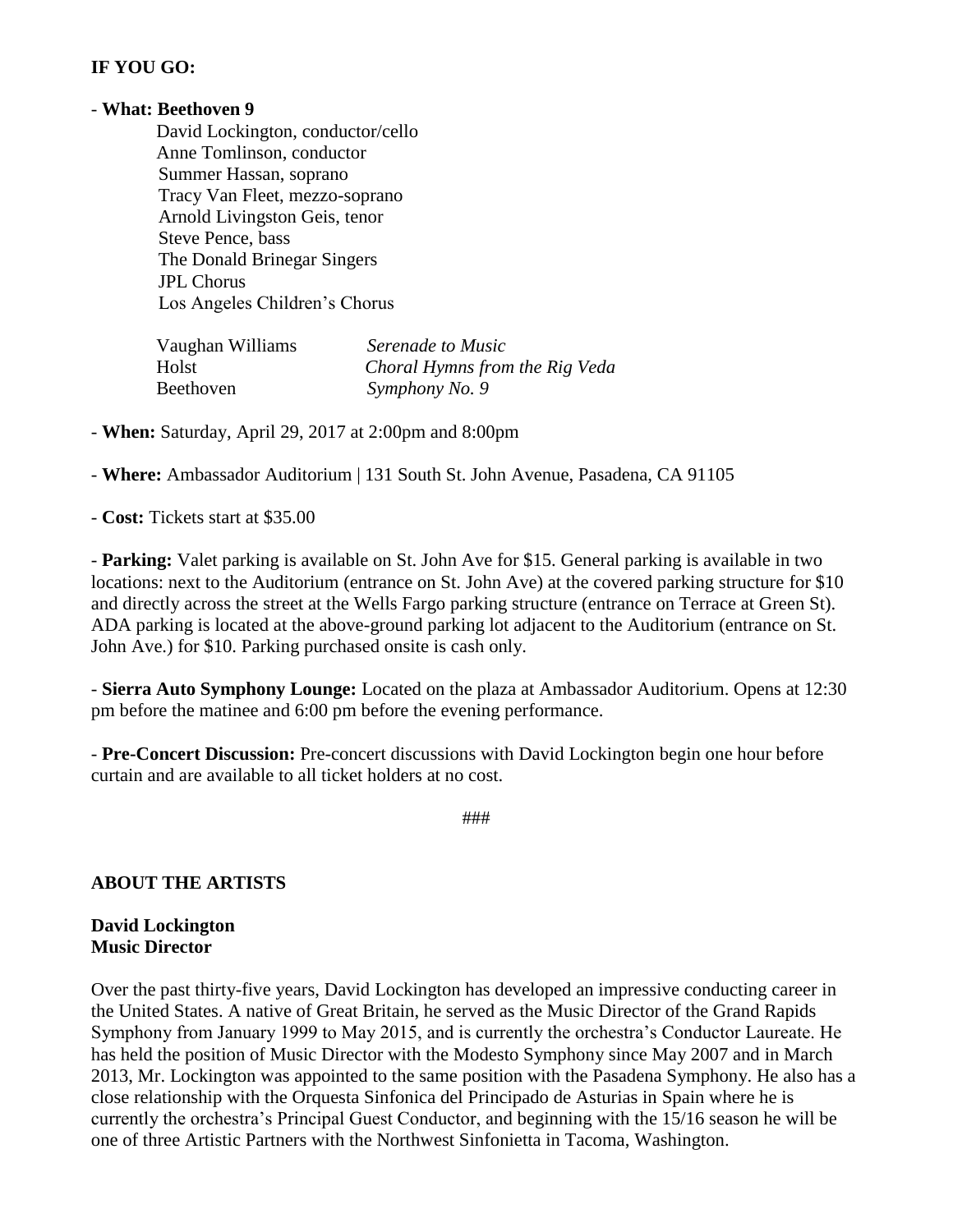In addition to his current posts, since his arrival to the United States in 1978 Mr. Lockington has also held additional positions with American orchestras, including serving as Assistant Conductor of the Denver Symphony Orchestra and Opera Colorado and Assistant and Associate Conductor of the Baltimore Symphony Orchestra. In May 1993 he accepted the position of Music Director of the Ohio Chamber Orchestra, assumed the title of Music Director of the New Mexico Symphony Orchestra in September 1995 and was Music Director of the Long Island Philharmonic for the 96/97 through 99/2000 seasons.

Mr. Lockington's guest conducting engagements include appearances with the Saint Louis, Houston, Detroit, Seattle, Toronto, Vancouver, Oregon and Phoenix symphonies; the Rochester and Louisiana Philharmonics; and the Orchestra of St. Luke's at Carnegie Hall. Internationally, he has conducted the Northern Sinfonia in Great Britain, the Israel Chamber Orchestra, the China Broadcasting Symphony Orchestra in Beijing and Taiwan and led the English Chamber Orchestra on a tour in Asia.

Recent and upcoming guest conducting engagements include appearances with the New Jersey, Indianapolis, Vancouver, Utah, Pacific, Colorado, Nashville, San Diego, Syracuse, Edmonton, Alabama, Columbus and Kansas City symphonies, the Florida and Louisville Orchestras, the National Arts Centre Orchestra in Ottawa and the Buffalo and Calgary Philharmonics. Mr. Lockington's summer festival activities include appearances at the Grand Teton, Colorado Music, Interlochen, Chautauqua and Eastern Music festivals.

David Lockington began his career as a cellist and was the Principal with the National Youth Orchestra of Great Britain for two years. After completing his Bachelor of Arts degree at the University of Cambridge, Mr. Lockington came to the United States on a scholarship to Yale University where he received his Master's degree in cello performance and studied conducting with Otto Werner Mueller. He was a member of the New Haven Symphony Orchestra and served as assistant principal cellist for three years with the Denver Symphony Orchestra before turning to conducting.

### **Summer Hassan Soprano**

Soprano Summer Hassan is a member of LA Opera's Domingo-Colburn-Stein Young Artist Program. She made her company debut in 2014 as the Second Lady in Dido and Aeneas. Her LA Opera appearance have also included Ghost Quartet Soprano in *The Ghosts of Versailles*, Second Lady in *The Magic Flute, Dama in Macbeth,* Daughter in *Akhnaten* as well as several roles in *Hercules vs. Vampires.* 

Recent performances include Rossini's Petite Messe Solennelle under the baton of Placido Domingo, as well as Barber's Knoxville: Summer of 1915 and Strauss's Four Last Songs with the Colburn Orchestra.

She made her role debut as Musetta in Wolf Trap Opera's 2016 production of La Bohème and in recital with Steven Blier at The Barns. She returns this summer to sing several mainstage roles three of operas.

Ms. Hassan made her Carnegie Hall debut as Second Niece in Britten's *Peter Grimes* with the St. Louis Symphony, and in 2014 she made her debut as the Second Lady in *The Magic Flute* with Opera Theatre of Saint Louis where she was a Gerdine Young Artist. Other roles have included Mimì in La Bohème, Betty in *The Threepenny Opera*, and Vitellia in *La Clemenza di Tito*. She received her master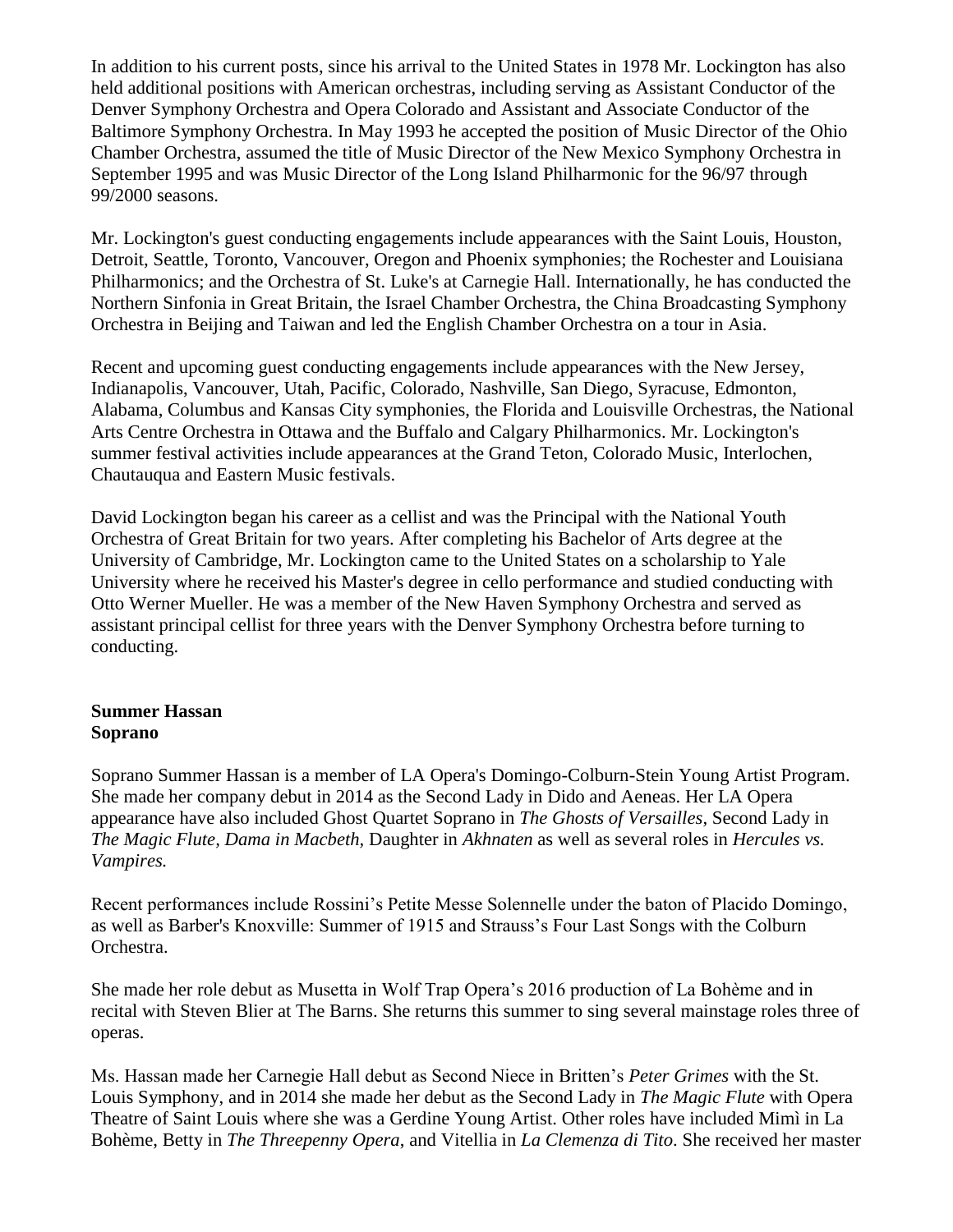of music from the University of Cincinnati College-Conservatory of Music and her bachelor of music from the Oberlin Conservatory.

### **Tracy Van Fleet Mezzo-soprano**

Tracy Van Fleet's rich and warm mezzo soprano has earned critical acclaim singing from Walt Disney Concert Hall in Los Angeles to the Philharmonic Center for the Arts in Florida. As a soloist, she has performed with the Los Angeles Master Chorale, Naples Philharmonic, Los Angeles Bach Festival, San Diego Chamber Orchestra, Pasadena Symphony, Colorado Philharmonic, USC Symphony and Chorus, and others. She has had many appearances with the Los Angeles Music Center Opera, Los Angeles Philharmonic, Pacific Symphony, Hollywood Bowl Orchestra, Opera Pacific, San Diego Opera and Opera Colorado. In 2016 she was the featured mezzo soloist on a tour of Italy singing the Mozart Requiem at many UNESCO sites. In 2013 she toured Europe and the U.S. with the Los Angeles Philharmonic singing in the new oratorio by John Adams *The Gospel According to the Other Mary*. Ms. Van Fleet earned a Master and Bachelor of Music in Vocal Performance from the University of Southern California, where she graduated cum laude.

Among various operatic roles, Ms. Van Fleet has sung Carmen in an adaptation of Bizet's Carmen, both the Witch and Mother in Humperdinck's *Hansel and Gretel,* Flora in Verdi's *La Traviata*, Tisbe in Rossini's *Cenerentola*, and Lola in Mascagni's *Cavalleria Rusticana*. She has sung Gilbert and Sullivan in theaters across the country including the roles of Ruth in *Pirates of Penzance*, Katisha in *The Mikado*, and Buttercup in *HMS Pinafore.* On the concert stage, she has earned high praise as the alto soloist for many performances of Bach's *B Minor Mass*, *St. John's Passion, and Magnificat,*  Beethoven's *Mass in C* and *9 th Symphony*, Mozart's Requiem, Handel's *Messiah,* Verdi's *Requiem*, and many others*.*

### **Arnold Livingston Geis Tenor**

Arnold Livingston Geis, tenor, graduated in May 2014 with an MM in vocal arts from USC and immediately began working as a full time professional singer making a career singing in TV and film soundtracks, concerts, and on the opera stage. Recent debut include numerous solo performances at the Walt Disney Concert Hall, Dorothy Chandler Pavilion and Redondo Beach Performing Arts center. Other performances include *Candide and Fallujah* with the Long Beach Opera.

Arnold made his mainstage debut with LA Opera under the baton of Palcido Domingo and will close their 2016-2017 season singing Parpignol in *La Boheme* with conductor Gustavo Dudamel. Geis debuted as a guest artist with the Los Angeles Master Chorale's performances of Beethoven's *missa solemnis* in January 2017. In 2016, he won the Los Angeles district of the Met competition and shortly after, made his company debut at New York City Opera as Corpsman Harris in the East Coast premiere of *Fallujah.*

Geis made his national television debut on America's Got Talent in 2015 and has since sung for TV and film soundtracks including *American Crime, Minions, Sing, and Star Wars: Rogue One.*  Upcoming summer performances include Ernesto in *Don Pasquale* and Apollo in L'Orfeo at Chautauqua Opera in New York.

**Steve Pence Bass**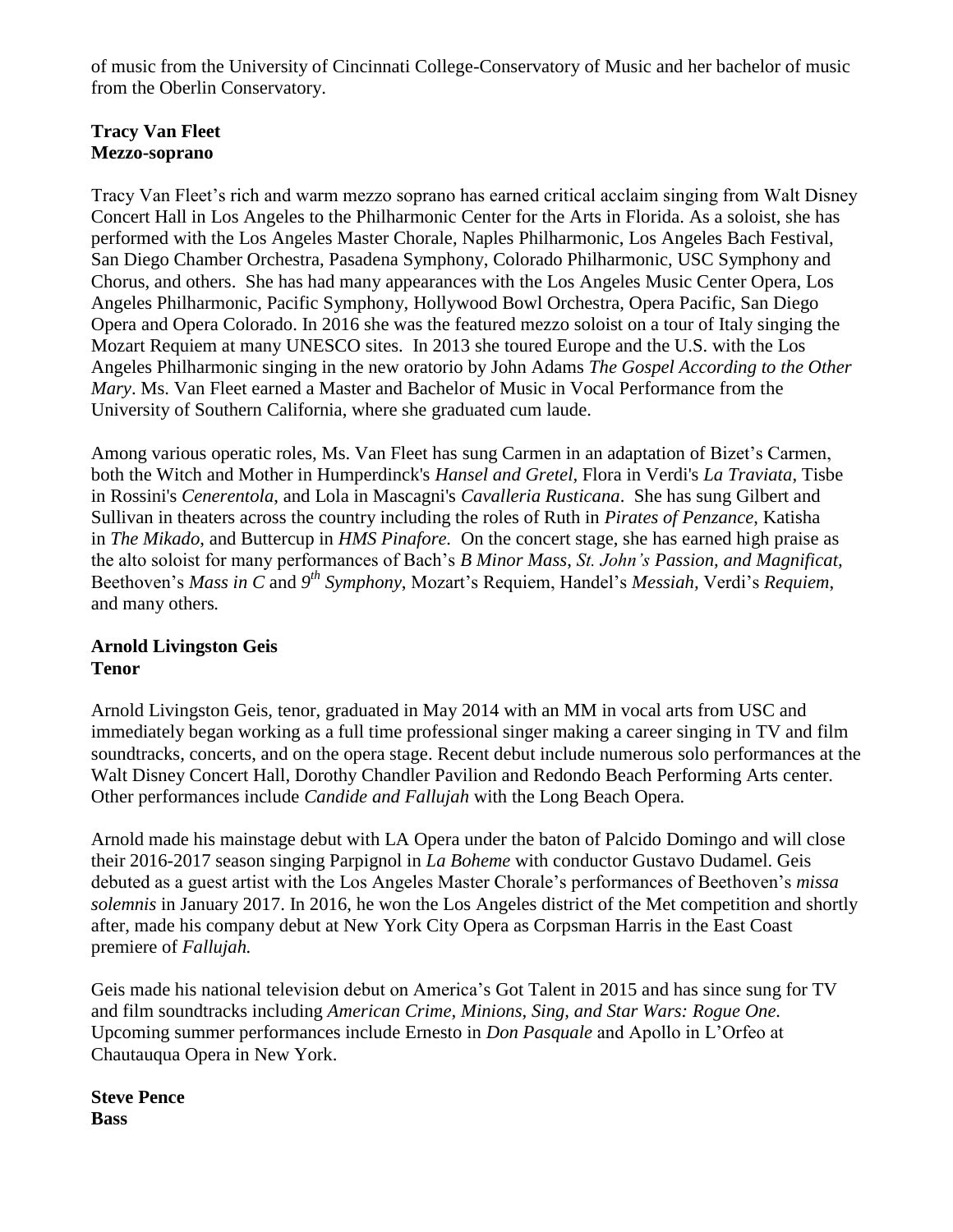Steve Pence has recently appeared as a soloist in the Los Angeles Chamber Orchestra's "Baroque Conversations" series, and as Hercules in *The Civil Wars* by Phillip Glass with the Los Angeles Philharmonic. He is a frequent soloist with the Los Angeles Master Chorale, having recently appeared with them in Bach's *St. Matthew Passion, B-minor Mass, Magnificat* and *St. John Passion* and Handel's *Messiah.* He has also performed solos in Bach's *B-minor Mass* and Mozart's *Requiem* with the Los Angeles Chamber Choir, as *Elijah* with the Mountainside Master Chorale, and in Brahms' *Requiem* with the Orange County Choral Society.

Steve has performed several opera roles, including Sharpless in *Madama Butterfly* with the Pasadena Schubertiad and Alonzo in Hoiby's *The Tempest* with USC Thornton Opera. He created and recorded the role of Kaiser Wilhelm II in John Powell's oratorio *A Prussian Requiem.* Film credits include *Muppets Most Wanted, Despicable Me 2, Happy Feet 2* and *Godzilla.* He lives in Long Beach with his wife and son.

# **The Los Angeles Children's Chorus**

Under Artistic Director Anne Tomlinson, the Los Angeles Children's Chorus provides choral music education of the highest quality to young people who represent richly diverse racial, economic, and cultural backgrounds. The program ignites a love of singing and nurtures the full expression of each individual's potential for artistic and personal excellence through the collaborative experience of choral music performance. Through the beauty of inspired and joyful singing, Los Angeles Children's Chorus brings the transformative power of music to communities throughout Southern California, the nation and the world. This year, LACC will serve more than 400 young singers from more than 50 communities throughout greater Los Angeles, thus reflecting in its membership the cultural and economic diversity of the region.

LACC is recognized throughout the country for its exceptional artistic quality and technical ability. The Chorus performs frequently with leading music ensembles including the Los Angeles Philharmonic, Hollywood Bowl Orchestra, Los Angeles Master Chorale, Los Angeles Chamber Orchestra, Calder Quartet, Pasadena Symphony, and MUSE/IQUE. LACC also assists LA Opera by training and providing children for its opera productions that require children's chorus or child soloists. LACC choristers have served as musical ambassadors of Los Angeles on tours to Africa, Australia, Austria, Brazil, Canada, China, the Czech Republic, Estonia, Finland, Italy, Germany, Great Britain, Hungary, Poland, and Sweden, as well as many parts of the United States.

## **The Donald Brinegar Singers**

Donald Brinegar is Professor of Music and Director of Choral Studies at Pasadena City College, Adjunct Professor of Choral Music and Voice at USC, and Associate Director of the Three-Summer Masters in Choral Conducting at CSULA. As Director of Choruses for PSO he works with the JPL Chorus and provides choruses for the summer pops programs.

Internationally recognized as a tenor soloist and conductor, Brinegar has sung as soloist and prepared choruses for The LA Philharmonic, LA Chamber Orchestra, LA Microfest, Hollywood Bowl and Disney Concert Hall. His international appearances include 30 countries most recently teaching and performing in Costa Rica. A noted champion of the music of Morten Lauridsen he has two compact discs dedicated to the composers' music.